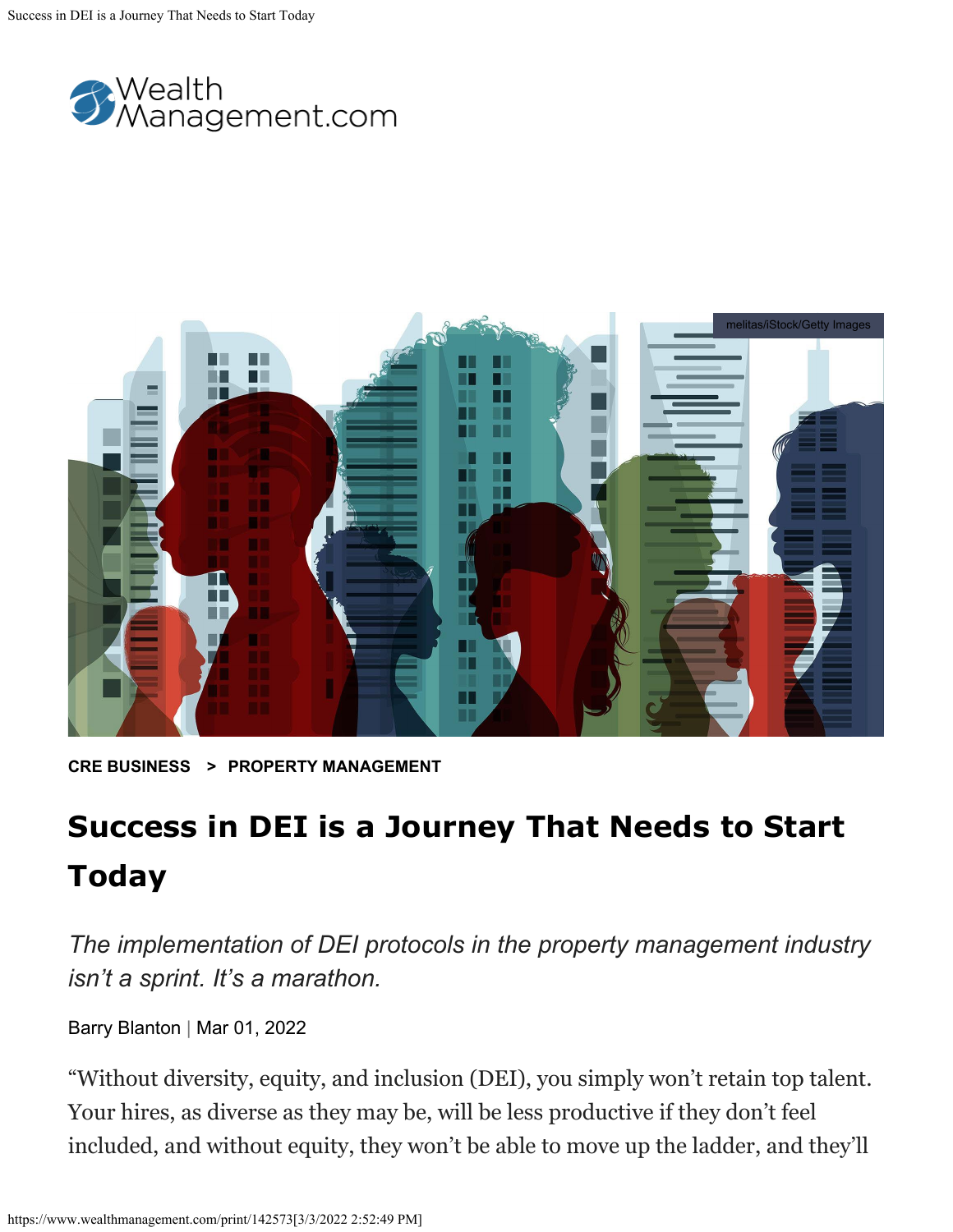leave."

The speaker there is Clifton Williams, IREM's recently appointed director of Diversity, Equity, and Inclusion. Williams, who comes to IREM with more than 20 years of business focus on DEI, clearly sees the link between smart hiring in the 21st century and the corporate bottom line. As I've stated before in this space and various presentations I've made, [all of us are in a heated battle for top talent](https://www.wealthmanagement.com/property-management/how-property-management-industry-can-address-challenge-talent-shortfall) . And top talent today gravitates toward organizations that are DEI-forward.

When Williams joined IREM, just a few months ago, he helped coalesce into a major strategic initiative the efforts that have been evolving over a number of years. Of course, he won't be moving the conversation alone. Any strategic initiative must have the support of leadership and membership to advance. It's what 2022 Diversity Advisory Board chairperson Kaci Hancock, CPM, ACoM, calls "intentionality."

## **Miles to go . . .**

"We as an industry and as an association have a long way to go," she relates, indicating that commercial real estate is ["among the least diverse industries on the](https://www.wealthmanagement.com/investment-strategies/cre-industry-progressing-diversity-and-inclusion-efforts) [planet](https://www.wealthmanagement.com/investment-strategies/cre-industry-progressing-diversity-and-inclusion-efforts) , especially when it comes to C-Suite opportunities."

We believe that, in this strategic initiative, we're modeling the intentionality that corporate leaders need to adopt, in commercial real estate of course, but equally in all industries today. "You need the support of leadership in order to make great strides," Hancock says, "and you need a clear plan that has buy-in throughout the organization."

For us, that clear plan comes in the shape of roadmaps for our various initiatives, be it education, student and academic outreach, or Next Gen. "All of the roadmaps are different," explains Williams. The common thread is the growth of those roadmaps from IREM's overall strategic plan. "The roadmaps bring the goals of the strategic plan into practice."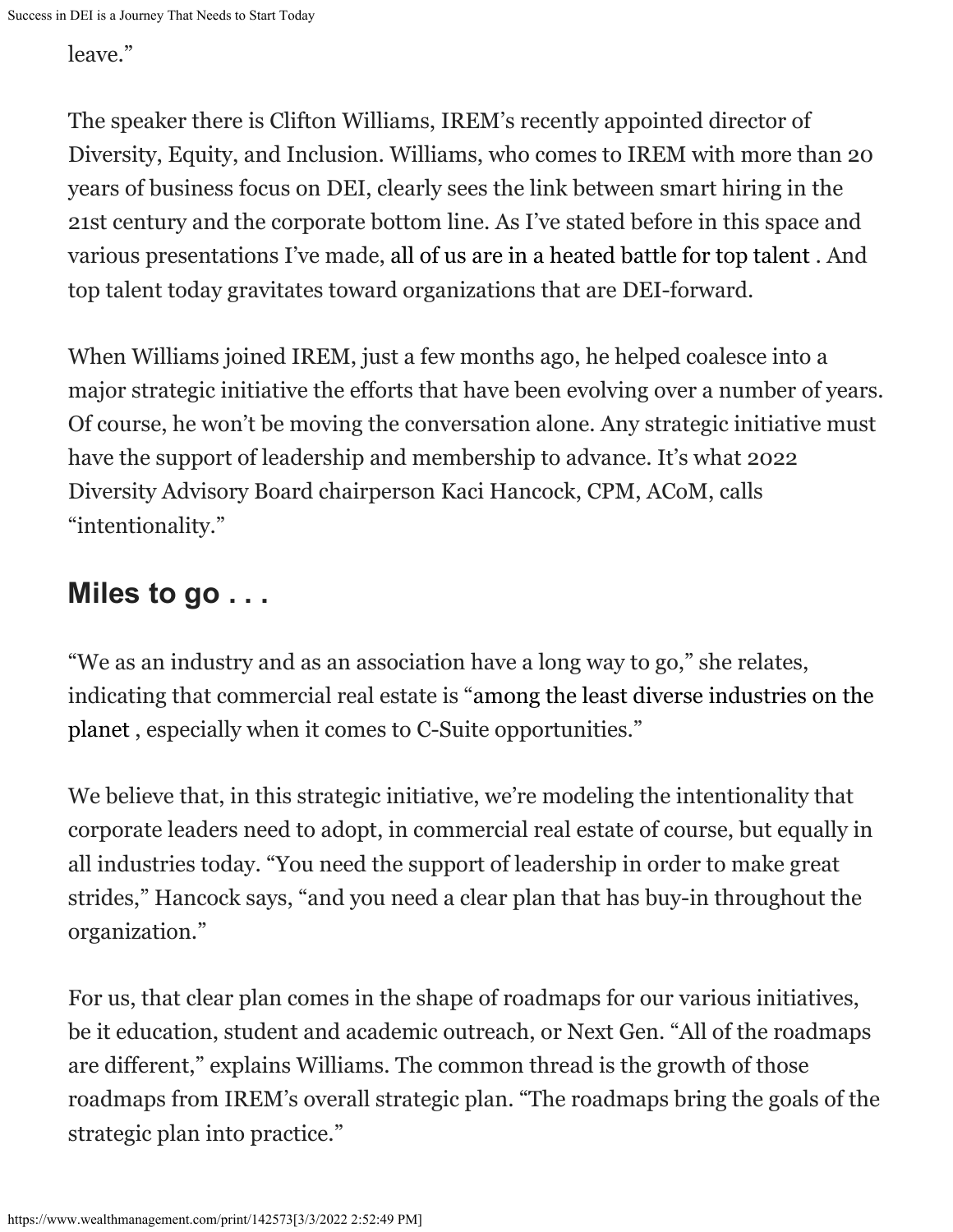The implementation of DEI protocols isn't a sprint. It's a marathon, and as Williams points out, "as we work on the goals contained in the roadmaps, each advisory board can state what they want to accomplish, what their timeframes will be, and what measures they want as their outcomes. Progress is the most important achievement."

## **One Size Need Not Fit All**

He also notes one important fact that corporate leaders must keep in mind: While buy-in throughout the organization is key, it needn't be 100 percent. "Not everyone will be on board," he says. There are many reasons for this, including the fact that different locales vary in the diversity of their population. Taking that issue to heart, he emphasizes the importance of providing IREM chapters throughout the IREM network with the tools and resources they need to mount a DEI initiative that fits their unique demographics.

For IREM, this buy-in obviously means gauging chapter involvement. "It's all right if not everyone is on board," Hancock says. "But part of our initiative is to figure out where those members and chapters are and what we can do—what they need from us—to help them better understand the strategic plan."

This chapter integration brings up a point vital to all organizations in real estate interested in enhancing their DEI approach. Local outreach is essential to hiring and retention, and as we all know, property management is not necessarily top-ofmind for students trying to define a career path. The messaging of organizations that have an active DEI commitment speaks volumes, especially to younger candidates who expect no less from their prospective employers. It's an inclusion that, to use Hancock's words, "is very appealing to jobseekers."

"Those companies realize that they'll reap the benefits from having double minorities and other under-represented groups on their staff," she continues. "It's not just a fad. It's a matter of sustainability."